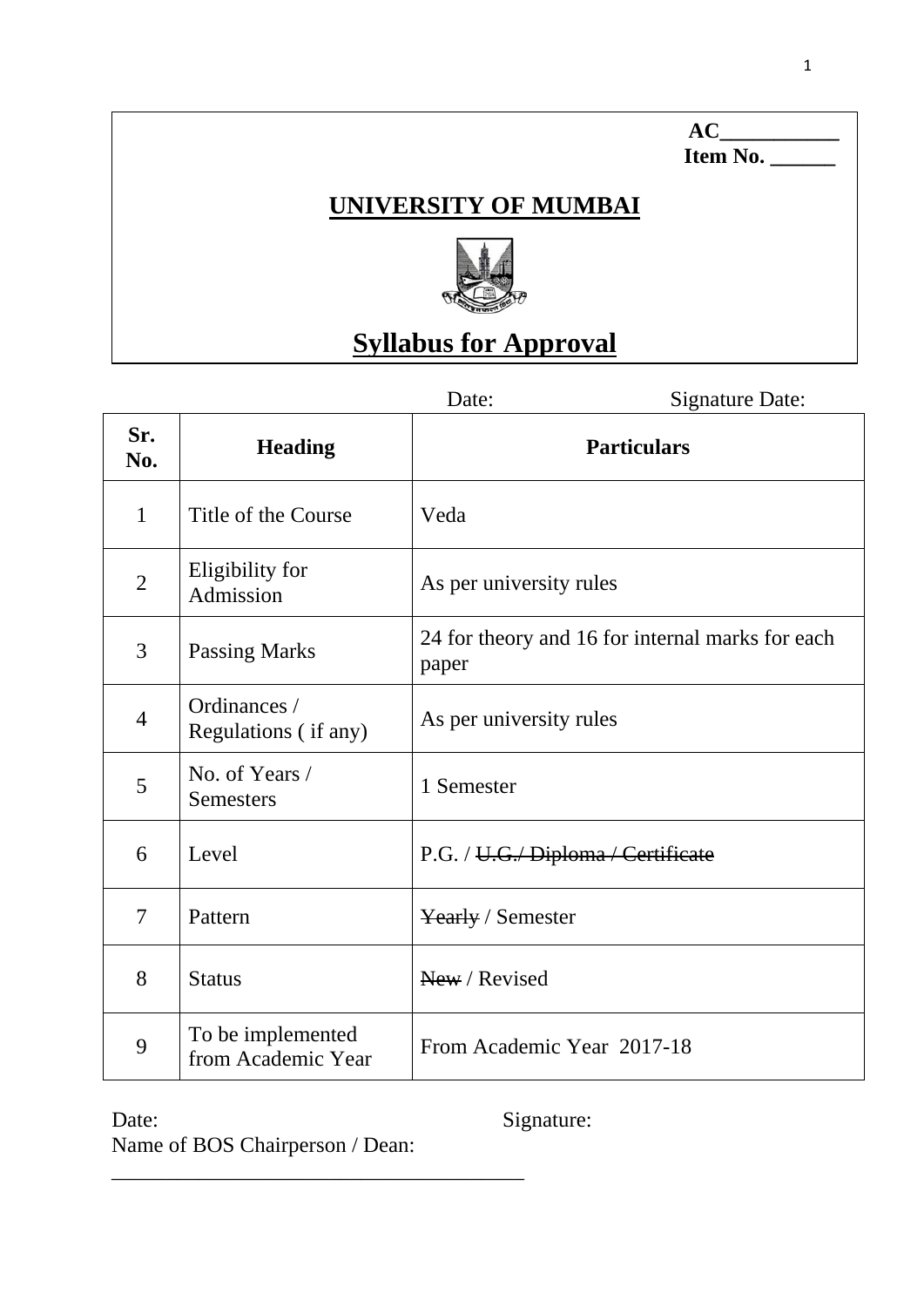# **UNIVERSITY OF MUMBAI**



# **Essentials Elements of the Syllabus**

| $\mathbf{1}$   | Title of the Course              | Veda                    |  |
|----------------|----------------------------------|-------------------------|--|
| $\overline{2}$ | <b>Course Code</b>               | <b>UDSKTVEDA</b>        |  |
| 3              | Preamble / Scope                 | Enclosed                |  |
| $\overline{4}$ | Objective of Course              | Enclosed                |  |
| 5              | Eligibility                      | As per university rules |  |
| 6              | <b>Fee Structure</b>             | As per university rules |  |
| 7              | No. of Lectures                  | As per university rules |  |
| 8              | No. of Practical                 | <b>NA</b>               |  |
| 9              | Duration of the Course           | <b>One Semester</b>     |  |
| 10             | Notional hours                   | As per university rules |  |
| 11             | No. of Students per Batch        | As per university rules |  |
| 12             | Selection                        | As per university rules |  |
| 13             | Assessment                       | As per university rules |  |
| 14             | <b>Syllabus Details</b>          | Enclosed                |  |
| 15             | Title of the Unit                | Enclosed                |  |
| 16             | Title of the Sub-Unit            | Enclosed                |  |
| 17             | Semester wise Theory             | Enclosed                |  |
| 18             | Semester wise List of            | <b>NA</b>               |  |
|                | Practical                        |                         |  |
| 19             | <b>Question Paper Pattern</b>    | Enclosed                |  |
| 20             | <b>Pattern of Practical Exam</b> | <b>NA</b>               |  |
| 21             | Scheme of Evaluation of          |                         |  |
|                | Project / Internship             | As per university rules |  |
| 22             | List of Suggested Reading        | Enclosed                |  |
| 23             | <b>List of Websites</b>          | <b>NA</b>               |  |
| 24             | List of You-Tube Videos          | <b>NA</b>               |  |
| 25             | List of MOOCs                    | <b>NA</b>               |  |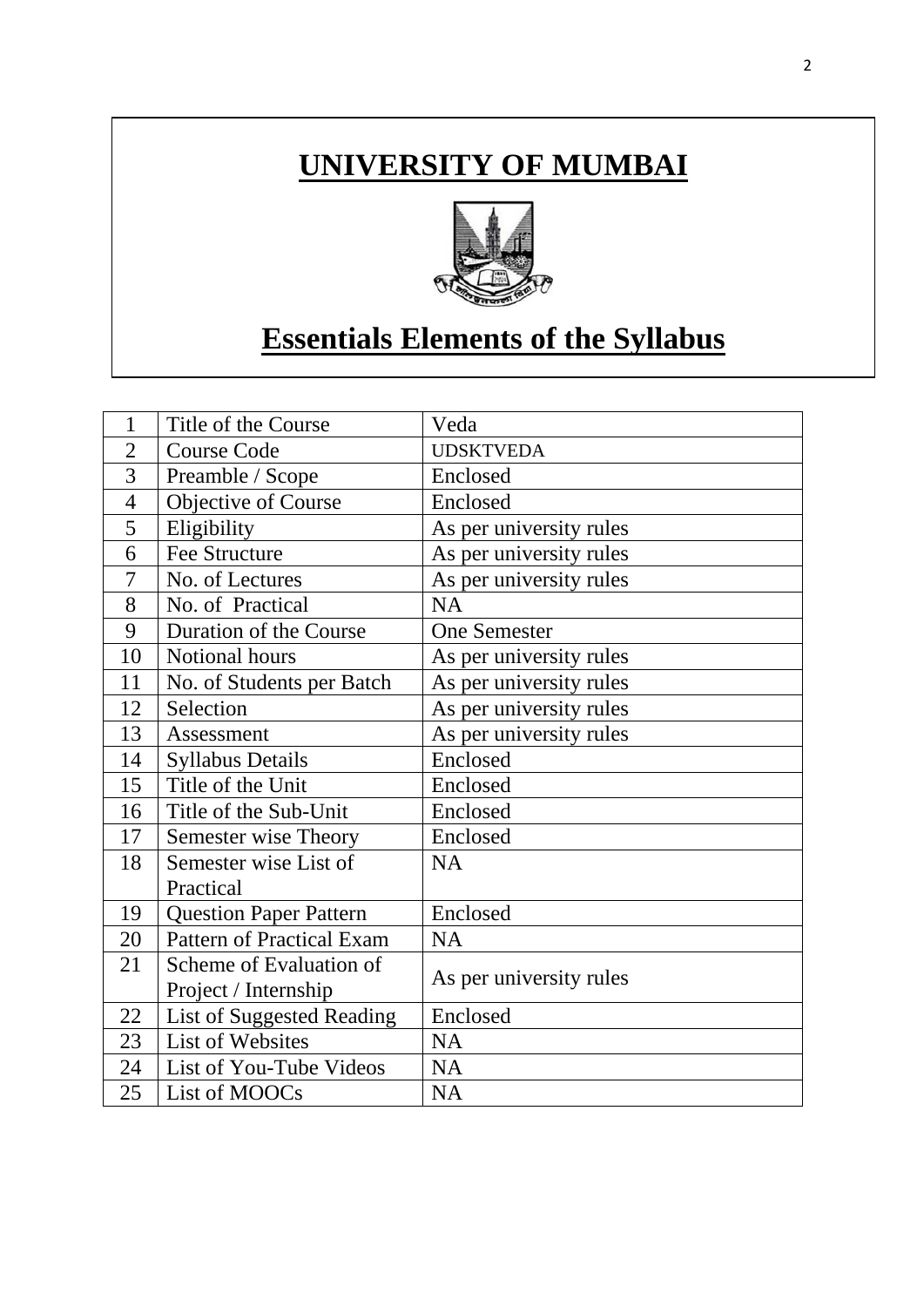#### **Veda Syllabus for M. A. II (Semester III)**

#### **Preamble and Objectives:**

This course is one of the electives offered for MA Part II Semester III. Course encompasses various aspects of Vedic studies. It strikes a balance between traditional and modern approaches towards Vedic comprehension. It includes traditional methodology of Veda- Vedanga Abhyasa, and modern ideas like interpretations on the basis of various literary and sociological theories.

Course aims at empowering the student with a holistic understanding of one of the most ancient banks of varied knowledge, viz., Vedas.

#### **Paper I: Vedic Suktas and Commentary literature**

Unit I: Select hymns from Rigveda, Shukla Yajurveda, and Atharvaveda with Sayana Bhasya (RV V.83 Parjanya, RV X.146 Aranyani, RV I. 116 Ashvinau, AV V.5 Laksha, AV II.29 Dirghayushya, AV III.30 Sammanasya, SY Bhadra, SY Shivasankalpa) (2 Credits) (30)

Unit II: Rigveda-bhashya-bhumika of Sayanacharya (2 Credits) (30)

**Assignment** on Suktas in light of other commentaries- other hymns

#### **Paper II: Krishna Yajurveda and Brahmanas**

Unit I: Taittiriya Samhita- I.1.1-13 (Darshapurnamasa section with Sayana-Bhatta Bhaskara Bhasya) (2 Credits) (30)

Unit II: Shunahshepa Akhyana from Aitareya Brahmana and Pururava-Urvashi Akhyana from Shatapatha Brahmana (2 Credits) (30)

**Assignment** on any other story in Brahmana Literature apart from the ones mentioned above.

#### **Paper III: Vedangas**

| Unit I: Paraskara Grihya Sutra- Vivaha Kandika | $(2 \text{ Credits})$ $(30)$ |
|------------------------------------------------|------------------------------|
| Unit II: Rigveda Pratishakhya Patalas 1 and 2  | $(2 \text{ Credits})$ $(30)$ |

**Assignment-** PPT on the relationship between Panini and Pratishakhyas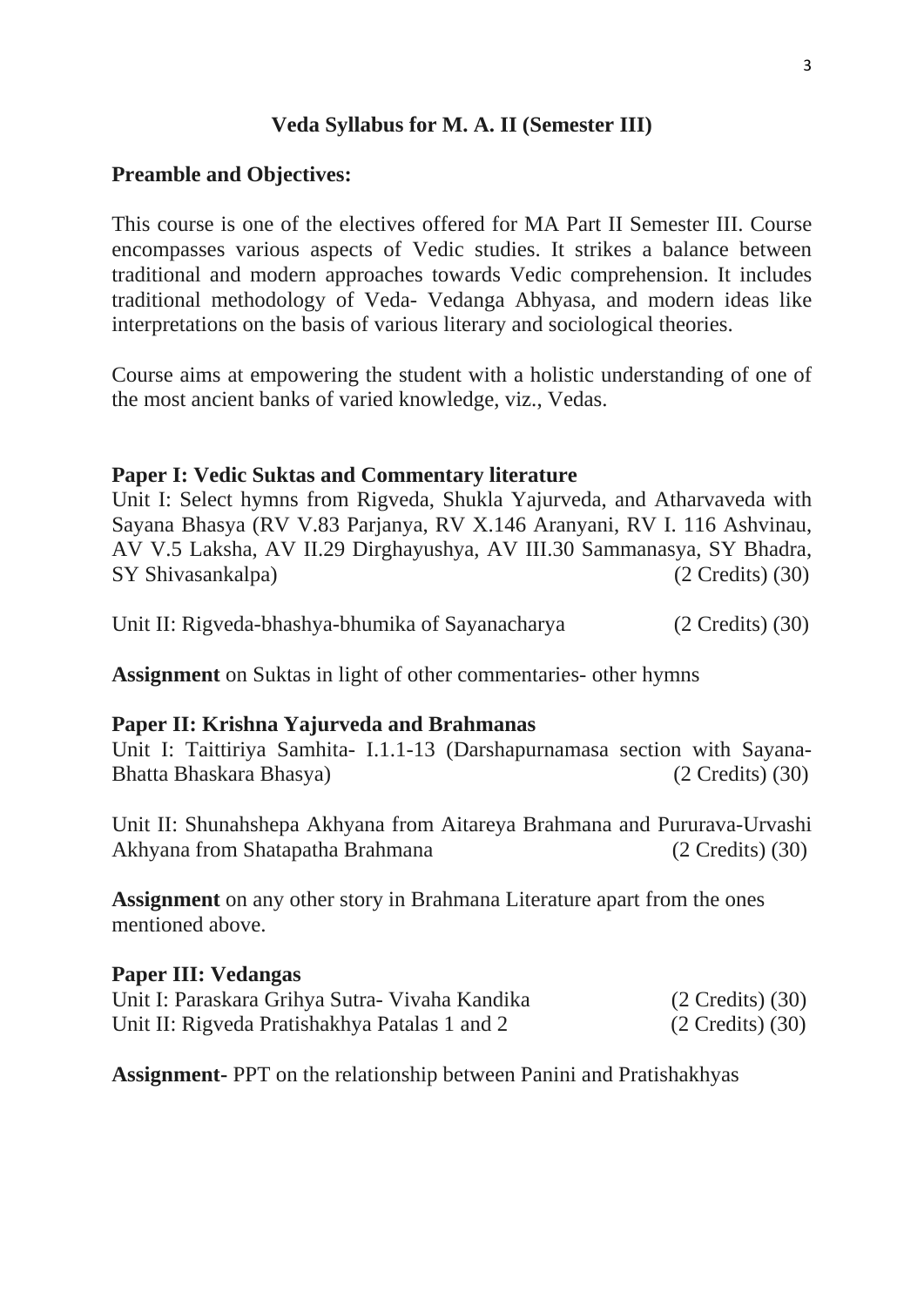#### **Paper IV: Vedic Interpretation and Brihaddevata**

**Paper V: Vedic Grammar**

Unit I: Select Portion of Brihaddevata (Story of Gritsamada, Indra, and the Daityas- IV.65-78, Birth of Vasishtha and Agastya- V.143-159, Story of Sarama and the Panis- VIII.24-36) (2 Credits) (30) Unit II: Schools of Vedic interpretation (Nairukta, Aitihasika, Yajnika, Philological, and Philosophical) and prominent Indologists (Aurobindo, Dayananda, Dange, Dandekar, Bhandarkar, etc.) (2 Credits) (30)

**Assignment**- Review of any book on Vedic literature (excluding Upanishads, Vyakarana Vedanga, and Jyotish Vedanga)

Unit I: Vaidiki Prakriya from Siddhanta Kaumudi (2 Credits) (30) Unit II: Svara Prakriya from Siddhanta Kaumudi (2 Credits) (30)

| <b>Assignment</b> on Vedic Metres                         |    |
|-----------------------------------------------------------|----|
| <b>Paper Pattern:</b>                                     |    |
| <b>Paper I: Vedic Suktas and Commentary literature</b>    |    |
| Unit I: i. Translate and annotate $(1 \text{ out of } 2)$ | 10 |
| ii. Translate and annotate $(1 \text{ out of } 2)$        | 10 |
| iii. Translate and annotate (1 out of 2)                  | 10 |
| Unit II: Essay type questions $(2 \text{ out of } 3)$     | 30 |
| Paper II: Krishna Yajurveda and Brahmanas                 |    |
| Unit I: Essay type questions $(2 \text{ out of } 3)$      | 30 |
| Unit II: Essay type questions (2 out of 3)                | 30 |
| <b>Paper III: Vedangas</b>                                |    |
| Unit I: Essay type questions $(2 \text{ out of } 3)$      | 30 |
| Unit II: Short Notes (3 out of 5)                         | 30 |
| <b>Paper IV: Vedic Interpretation and Brihaddevata</b>    |    |
| Unit I: Short Notes (3 out of 5)                          | 30 |
| Unit II: Essay type questions $(2 \text{ out of } 3)$     | 30 |
| <b>Paper V: Vedic Grammar</b>                             |    |
| Unit I: i. Explain the Sutras (2 out of 3)                | 15 |
| ii. Explain the Formations $(3 \text{ out of } 5)$        | 15 |
| Unit II: i. Explain the Sutras $(2 \text{ out of } 3)$    | 15 |
| ii. Explain the Formations (2 out of 3)                   | 15 |
|                                                           |    |